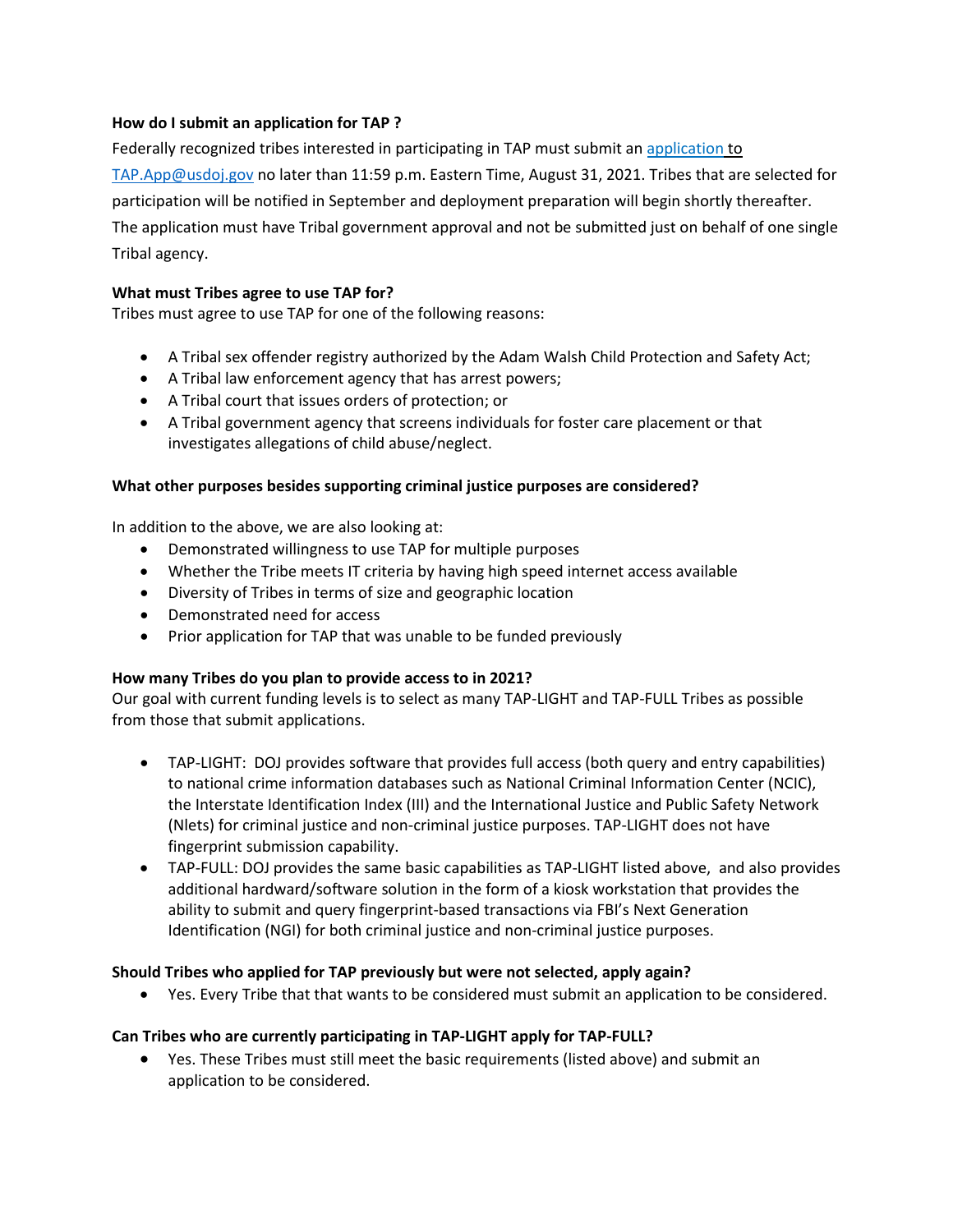#### **Will TAP replace our current live scan system purchased using SMART funds several years ago?**

• No. If you are currently using a live scan purchased with SMART funds, you are connected to CJIS using a state CJIS Systems Agency (CSA) and you can continue that process. TAP however, is a self-contained system (software, computer, integrated camera, live scan system, printer, and flatbed scanner) and operates through DOJ as the CSA. TAP is a separate program.

#### **What record check abilities does TAP provide?**

#### **TAP LIGHT provides:**

- Law Enforcement with the ability to:
	- o Conduct name-based criminal history checks through III, containing arrest, disposition, and NCIC warnings
	- o Query state level databases such as driver's license, vehicle registration, and state criminal databases through Nlets
	- o Conduct name-based queries through III for employment purposes
	- $\circ$  Conduct checks to determine if a person is prohibited from possessing a firearm.
	- $\circ$  Enter and query sex offender through the National Sex Offender Registry (NSOR)
	- o Enter and query stolen property, including vehicles, boats, and guns in NCIC
	- $\circ$  Access criminal investigative information through the National Data Exchange (N-DEx)
- Probation and Parole
	- o Conduct name-based criminal history checks through III, containing arrest, disposition, and NCIC warnings
	- o Enter and query conditions of release into NCIC
	- $\circ$  Access criminal investigative information through the National Data Exchange (N-DEx)
- Tribal Courts (Criminal)
	- $\circ$  Conduct name-based criminal history checks through III, containing arrest, disposition, and NCIC warnings
	- o Enter and query protection orders in NCIC
	- o Enter and query arrest warrants in NCIC
	- $\circ$  Enter mental health or drug/alcohol prohibitors into the National Instant Criminal Background Checks System (NICS), used by Federal Firearms Licensees to determine if a person is eligible to purchase or possess a firearm
- Tribal Courts (Civil)
	- o Conduct name-based criminal history checks through III, containing arrest, disposition, and NCIC warnings, in cases of domestic abuse or stalking
	- o Enter and query civil protection orders
	- o Enter mental health or drug/alcohol prohibitors into the National Instant Criminal Background Checks System (NICS), used by Federal Firearms Licensees to determine if a person is eligible to purchase or possess a firearm
- Corrections/Detention
	- $\circ$  Conduct name-based criminal history checks through III, containing arrest, disposition, and NCIC warnings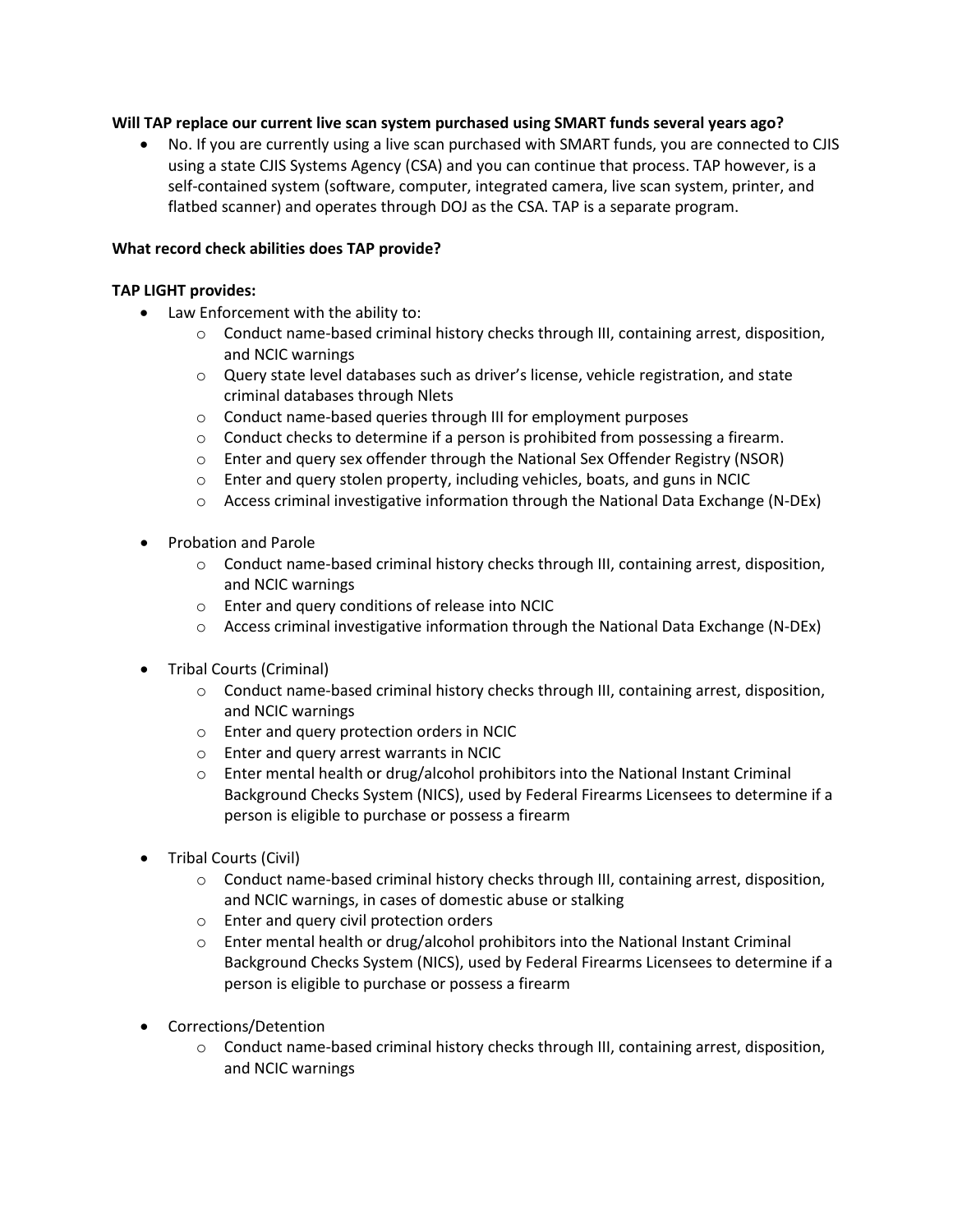- Child Protective Services (CPS)
	- o Conduct name-based criminal history checks through III, containing arrest, disposition, and NCIC warnings, in cases of child abuse, neglect or exploitation
- Child Support Enforcement
	- $\circ$  Conduct drivers' license and vehicle registration checks through Nlets in support of child support enforcement activities

## **TAP-FULL – All capabilities listed above, plus:**

- Law Enforcement
	- o Perform fingerprint-based arrest bookings and submit booking information to national systems, so that they are combined into the arrestee's full criminal history
	- o Perform fingerprint-based inquiries on unknown or uncooperative detainees to confirm identification and access their criminal history
	- o Perform fingerprint-based background checks for law enforcement employment purposes
	- o Conduct fingerprint-based sex offender registration submissions
- Probation and Parole
	- o Perform fingerprint-based inquiries on probationers and parolees to access criminal history
- Tribal Courts (Criminal)
	- $\circ$  Perform fingerprint-based background checks for Tribal criminal court employment purposes
		- Perform fingerprint-based dispositions
- Corrections/Detention
	- o Perform fingerprint-based arrest bookings and submit booking information to national systems, so that they are combined into the arrestee's full criminal history
	- o Perform fingerprint-based inquiry to verify detainee identity and access criminal history
- Agencies with tribal government staff who have contactor control over Indian children (including foster parents)
	- $\circ$  Conduct a fingerprint-based record check for Tribal government employees, prospective employees, or volunteers in positions that involve regular contact with, or control over, Indian children to include checks for foster parents, healthcare providers, and school staff under Public Law 101-630
- Tribal Public Housing Agencies
	- $\circ$  Perform fingerprint-based background checks for adult applicants or tenants for the purpose of screening, lease enforcement, or eviction

#### **Can we perform fingerprint-based checks for any purpose we want?**